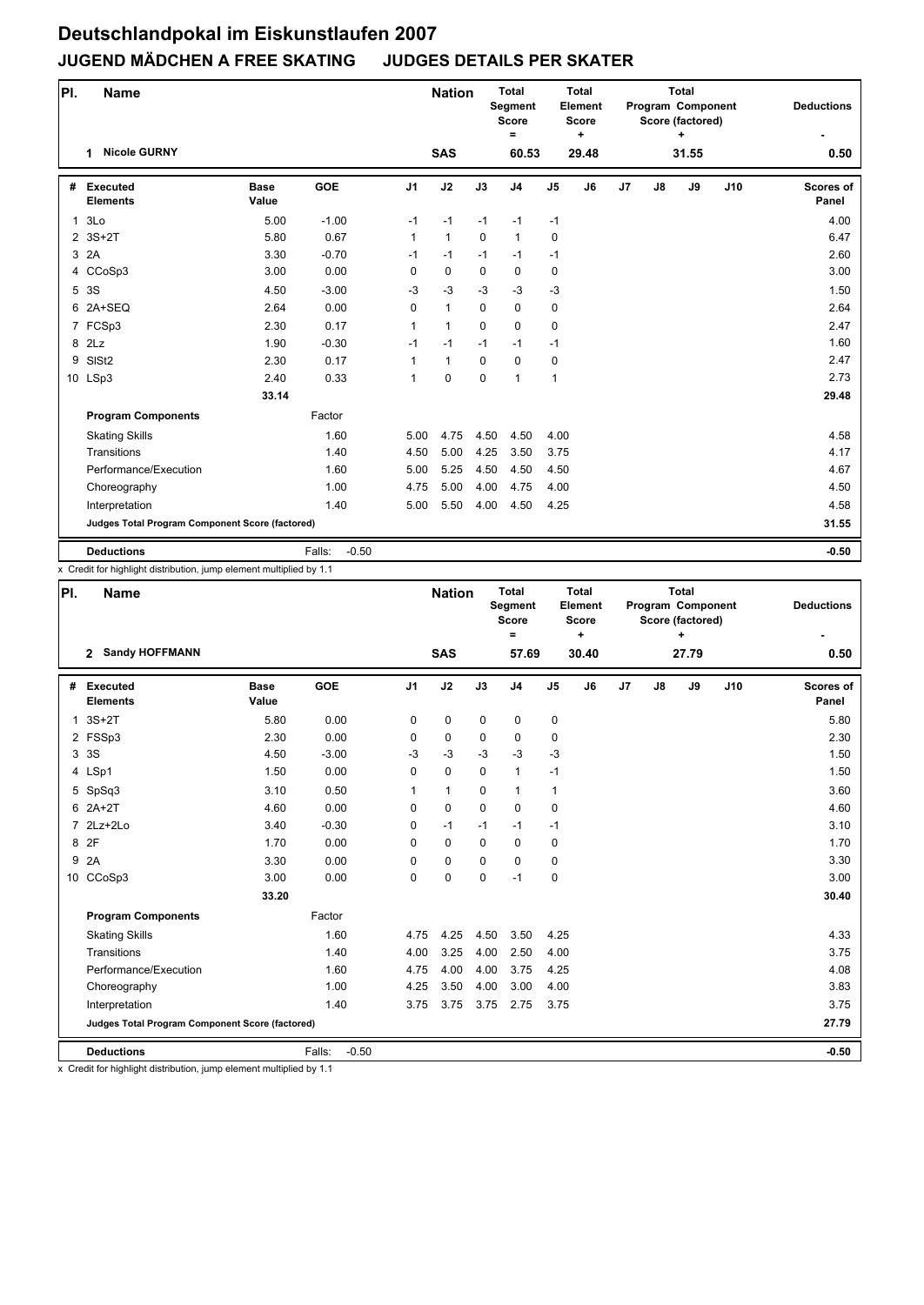| PI.            | <b>Name</b>                                     |                      |                   |                | <b>Nation</b> |          | <b>Total</b><br>Segment<br><b>Score</b><br>$\equiv$ |                | <b>Total</b><br>Element<br><b>Score</b><br>٠ |    |               | <b>Total</b><br>Program Component<br>Score (factored)<br>÷ |     | <b>Deductions</b>  |
|----------------|-------------------------------------------------|----------------------|-------------------|----------------|---------------|----------|-----------------------------------------------------|----------------|----------------------------------------------|----|---------------|------------------------------------------------------------|-----|--------------------|
|                | <b>Nathalie WEINZIERL</b><br>3                  |                      |                   |                | B-W           |          | 57.16                                               |                | 30.23                                        |    |               | 27.43                                                      |     | 0.50               |
| #              | <b>Executed</b><br><b>Elements</b>              | <b>Base</b><br>Value | <b>GOE</b>        | J <sub>1</sub> | J2            | J3       | J <sub>4</sub>                                      | J <sub>5</sub> | J6                                           | J7 | $\mathsf{J}8$ | J9                                                         | J10 | Scores of<br>Panel |
| $\mathbf{1}$   | 2A+2T+2Lo                                       | 6.10                 | 0.00              | 0              | 0             | $-1$     | $\mathbf 0$                                         | 0              |                                              |    |               |                                                            |     | 6.10               |
| $\overline{2}$ | 3T                                              | 4.00                 | $-3.00$           | $-3$           | $-3$          | $-3$     | $-3$                                                | $-3$           |                                              |    |               |                                                            |     | 1.00               |
|                | 3 CCoSp3                                        | 3.00                 | 0.00              | $\Omega$       | $\Omega$      | $\Omega$ | $\mathbf{1}$                                        | 0              |                                              |    |               |                                                            |     | 3.00               |
| 4              | $3T+2T$                                         | 5.30                 | 0.33              | $\mathbf{1}$   | $\mathbf{1}$  | $\Omega$ | $\mathbf 0$                                         | 0              |                                              |    |               |                                                            |     | 5.63               |
|                | 5 3S                                            | 4.50                 | $-2.00$           | $-1$           | $-2$          | $-2$     | $-2$                                                | $-2$           |                                              |    |               |                                                            |     | 2.50               |
| 6              | 2A+2T<                                          | 3.70                 | $-1.40$           | $-2$           | $-3$          | $-2$     | $-2$                                                | $-2$           |                                              |    |               |                                                            |     | 2.30               |
|                | 7 FCSp1                                         | 1.70                 | $-0.10$           | $-1$           | 0             | $-1$     | $\mathbf 0$                                         | 0              |                                              |    |               |                                                            |     | 1.60               |
|                | 8 SpSq4                                         | 3.40                 | 0.00              | $\Omega$       | $\Omega$      | $\Omega$ | $\Omega$                                            | 0              |                                              |    |               |                                                            |     | 3.40               |
| 9              | 2Lz                                             | 1.90                 | 0.50              | 1              | $\mathbf{1}$  | $\Omega$ | $\mathbf{1}$                                        | $\mathbf{1}$   |                                              |    |               |                                                            |     | 2.40               |
|                | 10 FSSp3                                        | 2.30                 | 0.00              | 0              | 0             | 0        | $\mathbf 0$                                         | 0              |                                              |    |               |                                                            |     | 2.30               |
|                |                                                 | 35.90                |                   |                |               |          |                                                     |                |                                              |    |               |                                                            |     | 30.23              |
|                | <b>Program Components</b>                       |                      | Factor            |                |               |          |                                                     |                |                                              |    |               |                                                            |     |                    |
|                | <b>Skating Skills</b>                           |                      | 1.60              | 4.50           | 4.50          | 4.50     | 4.25                                                | 4.25           |                                              |    |               |                                                            |     | 4.42               |
|                | Transitions                                     |                      | 1.40              | 4.00           | 3.00          | 3.75     | 3.00                                                | 3.75           |                                              |    |               |                                                            |     | 3.50               |
|                | Performance/Execution                           |                      | 1.60              | 4.50           | 3.75          | 4.00     | 4.00                                                | 4.00           |                                              |    |               |                                                            |     | 4.00               |
|                | Choreography                                    |                      | 1.00              | 4.25           | 3.50          | 4.00     | 3.75                                                | 4.00           |                                              |    |               |                                                            |     | 3.92               |
|                | Interpretation                                  |                      | 1.40              | 3.75           | 3.50          | 3.75     | 3.50                                                | 3.75           |                                              |    |               |                                                            |     | 3.67               |
|                | Judges Total Program Component Score (factored) |                      |                   |                |               |          |                                                     |                |                                              |    |               |                                                            |     | 27.43              |
|                | <b>Deductions</b>                               |                      | $-0.50$<br>Falls: |                |               |          |                                                     |                |                                              |    |               |                                                            |     | $-0.50$            |

x Credit for highlight distribution, jump element multiplied by 1.1

| PI.          | <b>Name</b>                                     |                      |            |                | <b>Nation</b> |             | <b>Total</b><br>Segment<br><b>Score</b><br>$\equiv$ |                | <b>Total</b><br>Element<br><b>Score</b><br>٠ |    |    | <b>Total</b><br>Program Component<br>Score (factored)<br>÷ |     | <b>Deductions</b>         |
|--------------|-------------------------------------------------|----------------------|------------|----------------|---------------|-------------|-----------------------------------------------------|----------------|----------------------------------------------|----|----|------------------------------------------------------------|-----|---------------------------|
|              | <b>Briana MUNOZ</b><br>4                        |                      |            |                | B-W           |             | 55.77                                               |                | 27.91                                        |    |    | 27.86                                                      |     | 0.00                      |
| #            | Executed<br><b>Elements</b>                     | <b>Base</b><br>Value | <b>GOE</b> | J <sub>1</sub> | J2            | J3          | J <sub>4</sub>                                      | J <sub>5</sub> | J6                                           | J7 | J8 | J9                                                         | J10 | <b>Scores of</b><br>Panel |
| $\mathbf{1}$ | 2A                                              | 3.30                 | $-0.70$    | $-1$           | $-1$          | $-1$        | $-1$                                                | $-1$           |                                              |    |    |                                                            |     | 2.60                      |
|              | 2 2Lz+2T+2Lo                                    | 4.70                 | $-0.30$    | $-1$           | $-2$          | $-1$        | $-1$                                                | $-1$           |                                              |    |    |                                                            |     | 4.40                      |
|              | 3 FCSp3                                         | 2.30                 | 0.33       | 1              | $\mathbf{1}$  | $-1$        | $\mathbf{1}$                                        | 0              |                                              |    |    |                                                            |     | 2.63                      |
|              | 4 SpSq4                                         | 3.40                 | 0.67       | $\mathbf{1}$   | $\mathbf{1}$  | $\mathbf 0$ | $\mathbf{1}$                                        | 0              |                                              |    |    |                                                            |     | 4.07                      |
|              | 5 2A+SEQ                                        | 2.64                 | 0.00       | $\Omega$       | $\mathbf 0$   | $\mathbf 0$ | $\mathbf 0$                                         | 0              |                                              |    |    |                                                            |     | 2.64                      |
|              | 6 2F+2T                                         | 3.00                 | 0.00       | $\mathbf 0$    | 0             | $\mathbf 0$ | 0                                                   | 0              |                                              |    |    |                                                            |     | 3.00                      |
|              | 7 LSp2                                          | 1.80                 | 0.00       | $\Omega$       | $\mathbf 0$   | $\Omega$    | $\mathbf 0$                                         | 0              |                                              |    |    |                                                            |     | 1.80                      |
|              | 8 2Lz                                           | 1.90                 | 0.00       | $\Omega$       | 0             | $\mathbf 0$ | $\mathbf 0$                                         | 0              |                                              |    |    |                                                            |     | 1.90                      |
| 9            | 2F                                              | 1.70                 | 0.00       | $\mathbf 0$    | $\mathbf 0$   | $\mathbf 0$ | 0                                                   | 0              |                                              |    |    |                                                            |     | 1.70                      |
|              | 10 CCoSp3                                       | 3.00                 | 0.17       | 1              | 0             | $\mathbf 0$ | $\mathbf{1}$                                        | 0              |                                              |    |    |                                                            |     | 3.17                      |
|              |                                                 | 27.74                |            |                |               |             |                                                     |                |                                              |    |    |                                                            |     | 27.91                     |
|              | <b>Program Components</b>                       |                      | Factor     |                |               |             |                                                     |                |                                              |    |    |                                                            |     |                           |
|              | <b>Skating Skills</b>                           |                      | 1.60       | 4.50           | 4.50          | 4.25        | 4.00                                                | 3.75           |                                              |    |    |                                                            |     | 4.25                      |
|              | Transitions                                     |                      | 1.40       | 3.75           | 3.25          | 4.00        | 3.50                                                | 3.50           |                                              |    |    |                                                            |     | 3.58                      |
|              | Performance/Execution                           |                      | 1.60       | 4.50           | 4.00          | 4.00        | 4.25                                                | 3.75           |                                              |    |    |                                                            |     | 4.08                      |
|              | Choreography                                    |                      | 1.00       | 4.50           | 3.50          | 4.25        | 3.75                                                | 3.75           |                                              |    |    |                                                            |     | 3.92                      |
|              | Interpretation                                  |                      | 1.40       | 4.50           | 3.75          | 4.00        | 4.25                                                | 3.50           |                                              |    |    |                                                            |     | 4.00                      |
|              | Judges Total Program Component Score (factored) |                      |            |                |               |             |                                                     |                |                                              |    |    |                                                            |     | 27.86                     |
|              | <b>Deductions</b>                               |                      |            |                |               |             |                                                     |                |                                              |    |    |                                                            |     | 0.00                      |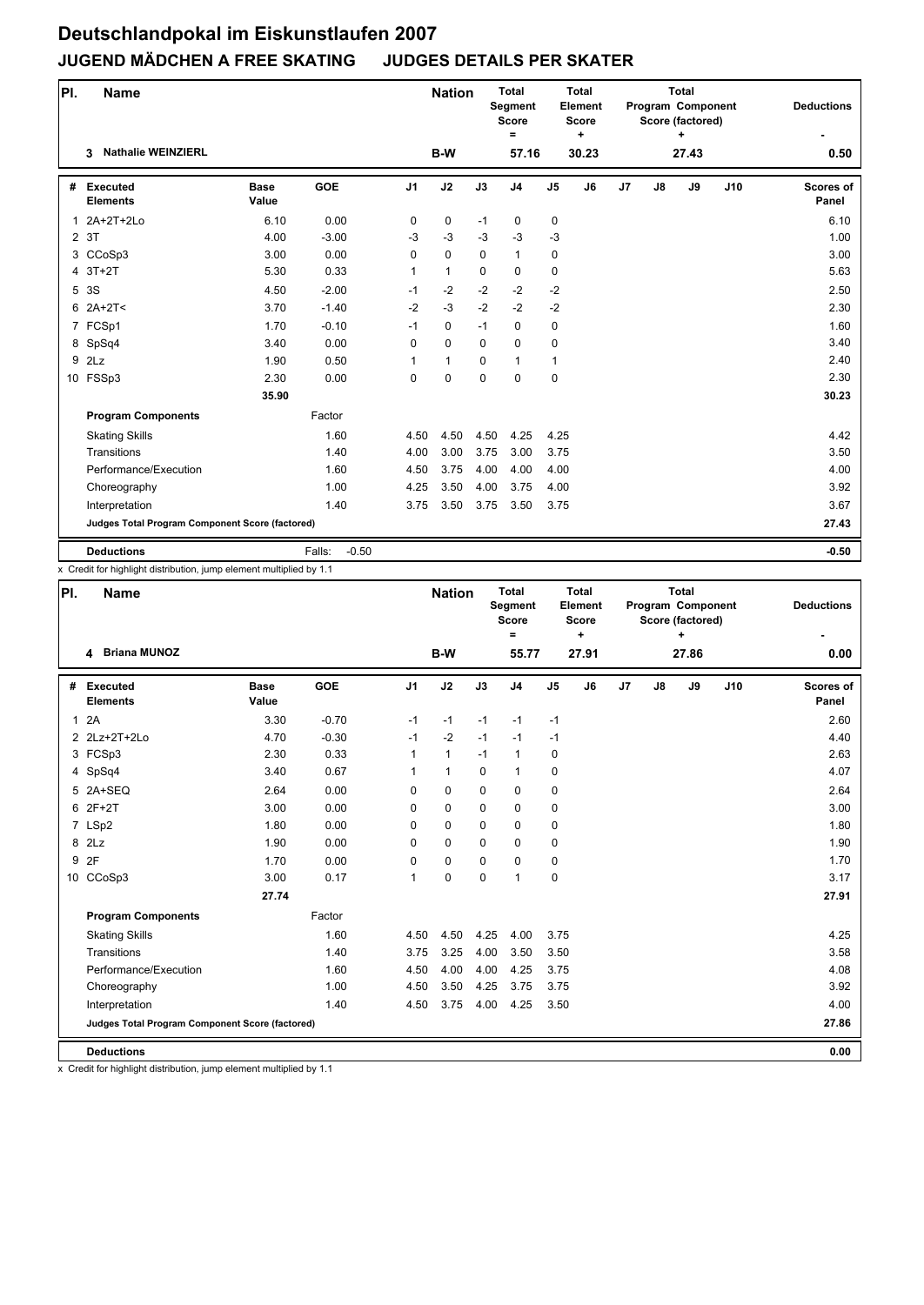| PI.          | <b>Name</b>                                     |                      |            |                | <b>Nation</b> |             | <b>Total</b><br>Segment<br><b>Score</b><br>$\equiv$ |                | <b>Total</b><br>Element<br><b>Score</b><br>٠ |    |               | <b>Total</b><br>Program Component<br>Score (factored)<br>٠ |     | <b>Deductions</b>  |
|--------------|-------------------------------------------------|----------------------|------------|----------------|---------------|-------------|-----------------------------------------------------|----------------|----------------------------------------------|----|---------------|------------------------------------------------------------|-----|--------------------|
|              | <b>Jennifer URBAN</b><br>5                      |                      |            |                | <b>BAY</b>    |             | 52.80                                               |                | 26.77                                        |    |               | 26.03                                                      |     | 0.00               |
| #            | Executed<br><b>Elements</b>                     | <b>Base</b><br>Value | <b>GOE</b> | J <sub>1</sub> | J2            | J3          | J <sub>4</sub>                                      | J <sub>5</sub> | J6                                           | J7 | $\mathsf{J}8$ | J9                                                         | J10 | Scores of<br>Panel |
| $\mathbf{1}$ | 2A                                              | 3.30                 | $-0.23$    | $-1$           | $-1$          | $\mathbf 0$ | 0                                                   | 0              |                                              |    |               |                                                            |     | 3.07               |
|              | $2$ 3T+2T                                       | 5.30                 | $-1.33$    | $-1$           | $-2$          | $-1$        | $-2$                                                | $-1$           |                                              |    |               |                                                            |     | 3.97               |
|              | 3 2Lz+2T+1Lo                                    | 3.70                 | $-0.20$    | $\Omega$       | 0             | $-1$        | $-1$                                                | $-1$           |                                              |    |               |                                                            |     | 3.50               |
|              | 4 FCSp2                                         | 2.00                 | 0.00       | 0              | 0             | $\Omega$    | $\mathbf 0$                                         | 0              |                                              |    |               |                                                            |     | 2.00               |
|              | 5 SpSq4                                         | 3.40                 | 0.33       | $\mathbf{1}$   | 0             | $\mathbf 0$ | $\mathbf{1}$                                        | 0              |                                              |    |               |                                                            |     | 3.73               |
|              | 6 2F+2T                                         | 3.00                 | $-0.40$    | $-2$           | $-2$          | $-1$        | $-1$                                                | $-1$           |                                              |    |               |                                                            |     | 2.60               |
|              | 72Lz                                            | 1.90                 | $-0.20$    | 0              | $-1$          | $-1$        | $\mathbf 0$                                         | $-1$           |                                              |    |               |                                                            |     | 1.70               |
| 8            | 2F                                              | 1.70                 | 0.00       | 0              | 0             | $\mathbf 0$ | $\mathbf 0$                                         | 0              |                                              |    |               |                                                            |     | 1.70               |
| 9            | CCoSp2                                          | 2.50                 | $-0.10$    | $-1$           | $-1$          | $\mathbf 0$ | $\mathbf 0$                                         | 0              |                                              |    |               |                                                            |     | 2.40               |
|              | 10 CoSp2                                        | 2.10                 | 0.00       | 0              | 0             | 0           | $\mathbf 0$                                         | 0              |                                              |    |               |                                                            |     | 2.10               |
|              |                                                 | 28.90                |            |                |               |             |                                                     |                |                                              |    |               |                                                            |     | 26.77              |
|              | <b>Program Components</b>                       |                      | Factor     |                |               |             |                                                     |                |                                              |    |               |                                                            |     |                    |
|              | <b>Skating Skills</b>                           |                      | 1.60       | 4.25           | 4.25          | 4.00        | 3.75                                                | 3.75           |                                              |    |               |                                                            |     | 4.00               |
|              | Transitions                                     |                      | 1.40       | 3.50           | 4.00          | 3.25        | 2.50                                                | 3.50           |                                              |    |               |                                                            |     | 3.42               |
|              | Performance/Execution                           |                      | 1.60       | 4.50           | 4.25          | 3.75        | 3.75                                                | 3.75           |                                              |    |               |                                                            |     | 3.92               |
|              | Choreography                                    |                      | 1.00       | 4.00           | 3.75          | 3.75        | 3.00                                                | 3.50           |                                              |    |               |                                                            |     | 3.67               |
|              | Interpretation                                  |                      | 1.40       | 4.25           | 3.75          | 3.25        | 3.25                                                | 3.50           |                                              |    |               |                                                            |     | 3.50               |
|              | Judges Total Program Component Score (factored) |                      |            |                |               |             |                                                     |                |                                              |    |               |                                                            |     | 26.03              |
|              | <b>Deductions</b>                               |                      |            |                |               |             |                                                     |                |                                              |    |               |                                                            |     | 0.00               |

x Credit for highlight distribution, jump element multiplied by 1.1

| PI. | <b>Name</b>                                     |                      |            |                | <b>Nation</b> |             | <b>Total</b><br>Segment<br><b>Score</b><br>$\equiv$ |                | <b>Total</b><br>Element<br><b>Score</b><br>÷ |                |    | <b>Total</b><br>Program Component<br>Score (factored)<br>÷ |     | <b>Deductions</b>  |
|-----|-------------------------------------------------|----------------------|------------|----------------|---------------|-------------|-----------------------------------------------------|----------------|----------------------------------------------|----------------|----|------------------------------------------------------------|-----|--------------------|
|     | <b>Jacqueline DRANGE</b><br>6                   |                      |            |                | <b>NRW</b>    |             | 49.83                                               |                | 26.83                                        |                |    | 23.00                                                      |     | 0.00               |
| #   | <b>Executed</b><br><b>Elements</b>              | <b>Base</b><br>Value | <b>GOE</b> | J <sub>1</sub> | J2            | J3          | J <sub>4</sub>                                      | J <sub>5</sub> | J6                                           | J <sub>7</sub> | J8 | J9                                                         | J10 | Scores of<br>Panel |
|     | 1 FCSp3                                         | 2.30                 | 0.50       | 1              | $\mathbf{1}$  | $\mathbf 0$ | $\mathbf{1}$                                        | 1              |                                              |                |    |                                                            |     | 2.80               |
|     | 2 2Lz+2T                                        | 3.20                 | 0.00       | $\Omega$       | $\Omega$      | $\Omega$    | $\mathbf 0$                                         | 0              |                                              |                |    |                                                            |     | 3.20               |
|     | 3 2F+2T+2T                                      | 4.30                 | $-0.10$    | $-1$           | $-1$          | $\Omega$    | $\mathbf 0$                                         | 0              |                                              |                |    |                                                            |     | 4.20               |
| 4   | SpSq4                                           | 3.40                 | 0.00       | 0              | 0             | $\mathbf 0$ | $\mathbf 0$                                         | 0              |                                              |                |    |                                                            |     | 3.40               |
| 5   | 2A                                              | 3.30                 | $-0.70$    | $-1$           | $-1$          | $-1$        | $-1$                                                | $-1$           |                                              |                |    |                                                            |     | 2.60               |
|     | 6 LSp2                                          | 1.80                 | 0.33       | $\Omega$       | $\mathbf{1}$  | $\Omega$    | $\mathbf{1}$                                        | 1              |                                              |                |    |                                                            |     | 2.13               |
|     | 7 2F                                            | 1.70                 | 0.00       | $\Omega$       | 0             | $\Omega$    | $\Omega$                                            | 0              |                                              |                |    |                                                            |     | 1.70               |
|     | 8 2Lo                                           | 1.50                 | $-0.20$    | $-1$           | $-1$          | $-1$        | $\mathbf 0$                                         | 0              |                                              |                |    |                                                            |     | 1.30               |
| 9   | $2Lz+2T$                                        | 3.20                 | $-0.20$    | $-1$           | $-1$          | $-1$        | $\mathbf 0$                                         | 0              |                                              |                |    |                                                            |     | 3.00               |
|     | 10 CCoSp2                                       | 2.50                 | 0.00       | $\mathbf 0$    | 0             | $\mathbf 0$ | 0                                                   | 0              |                                              |                |    |                                                            |     | 2.50               |
|     |                                                 | 27.20                |            |                |               |             |                                                     |                |                                              |                |    |                                                            |     | 26.83              |
|     | <b>Program Components</b>                       |                      | Factor     |                |               |             |                                                     |                |                                              |                |    |                                                            |     |                    |
|     | <b>Skating Skills</b>                           |                      | 1.60       | 3.25           | 3.75          | 3.50        | 3.00                                                | 3.75           |                                              |                |    |                                                            |     | 3.50               |
|     | Transitions                                     |                      | 1.40       | 2.75           | 3.00          | 3.50        | 2.25                                                | 3.25           |                                              |                |    |                                                            |     | 3.00               |
|     | Performance/Execution                           |                      | 1.60       | 3.50           | 3.50          | 3.25        | 3.00                                                | 3.75           |                                              |                |    |                                                            |     | 3.42               |
|     | Choreography                                    |                      | 1.00       | 3.50           | 3.25          | 3.75        | 2.50                                                | 3.50           |                                              |                |    |                                                            |     | 3.42               |
|     | Interpretation                                  |                      | 1.40       | 2.75           | 3.25          | 3.25        | 2.50                                                | 3.50           |                                              |                |    |                                                            |     | 3.08               |
|     | Judges Total Program Component Score (factored) |                      |            |                |               |             |                                                     |                |                                              |                |    |                                                            |     | 23.00              |
|     | <b>Deductions</b>                               |                      |            |                |               |             |                                                     |                |                                              |                |    |                                                            |     | 0.00               |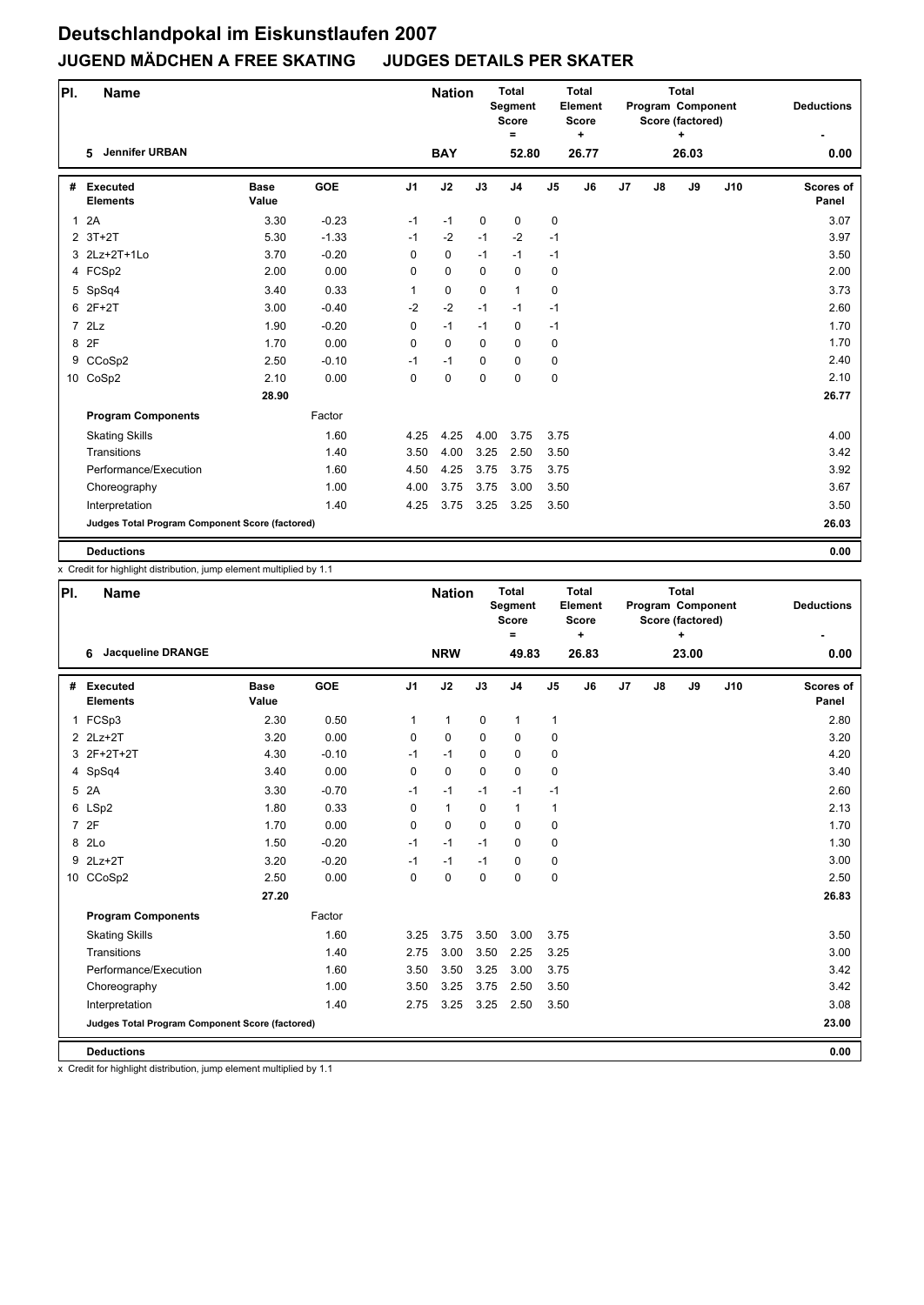| PI. | <b>Name</b>                                     |                      |            |                | <b>Nation</b> |             | <b>Total</b><br>Segment<br><b>Score</b><br>$\equiv$ |                | Total<br>Element<br>Score<br>÷ |    |               | <b>Total</b><br>Program Component<br>Score (factored)<br>÷ |     | <b>Deductions</b>         |
|-----|-------------------------------------------------|----------------------|------------|----------------|---------------|-------------|-----------------------------------------------------|----------------|--------------------------------|----|---------------|------------------------------------------------------------|-----|---------------------------|
|     | <b>Shira WILLNER</b><br>7                       |                      |            |                | B-W           |             | 49.21                                               |                | 24.77                          |    |               | 24.44                                                      |     | 0.00                      |
| #   | <b>Executed</b><br><b>Elements</b>              | <b>Base</b><br>Value | <b>GOE</b> | J <sub>1</sub> | J2            | J3          | J <sub>4</sub>                                      | J <sub>5</sub> | J6                             | J7 | $\mathsf{J}8$ | J9                                                         | J10 | <b>Scores of</b><br>Panel |
|     | 1 2Lo+2Lo                                       | 3.00                 | 0.00       | 0              | 0             | $\mathbf 0$ | $\mathbf 0$                                         | 0              |                                |    |               |                                                            |     | 3.00                      |
|     | 2 FCSp2                                         | 2.00                 | 0.17       | 1              | 0             | $\mathbf 0$ | $\mathbf{1}$                                        | 0              |                                |    |               |                                                            |     | 2.17                      |
|     | 3 2Lz+2T+2Lo                                    | 4.70                 | 0.00       | 0              | 0             | 0           | $\mathbf 0$                                         | 0              |                                |    |               |                                                            |     | 4.70                      |
|     | 4 1A                                            | 0.80                 | 0.00       | 0              | 0             | 0           | $\mathbf 0$                                         | 0              |                                |    |               |                                                            |     | 0.80                      |
| 5   | $2F+2T$                                         | 3.00                 | 0.00       | 0              | 0             | $\Omega$    | $\mathbf 0$                                         | 0              |                                |    |               |                                                            |     | 3.00                      |
|     | 6 SpSq4                                         | 3.40                 | 0.00       | 0              | 0             | $\Omega$    | $\mathbf 0$                                         | 0              |                                |    |               |                                                            |     | 3.40                      |
|     | 7 CoSp2                                         | 2.10                 | 0.00       | 0              | 0             | $-1$        | $\mathbf 0$                                         | 0              |                                |    |               |                                                            |     | 2.10                      |
|     | 8 2F                                            | 1.70                 | 0.00       | 0              | 0             | $\mathbf 0$ | $\mathbf 0$                                         | 0              |                                |    |               |                                                            |     | 1.70                      |
| 9   | 2Lz                                             | 1.90                 | 0.00       | 0              | 0             | 0           | $\mathbf 0$                                         | 0              |                                |    |               |                                                            |     | 1.90                      |
|     | 10 CCoSp1                                       | 2.00                 | 0.00       | $-1$           | 0             | 0           | $\mathbf 0$                                         | 0              |                                |    |               |                                                            |     | 2.00                      |
|     |                                                 | 24.60                |            |                |               |             |                                                     |                |                                |    |               |                                                            |     | 24.77                     |
|     | <b>Program Components</b>                       |                      | Factor     |                |               |             |                                                     |                |                                |    |               |                                                            |     |                           |
|     | <b>Skating Skills</b>                           |                      | 1.60       | 3.75           | 3.75          | 3.75        | 3.25                                                | 3.75           |                                |    |               |                                                            |     | 3.75                      |
|     | Transitions                                     |                      | 1.40       | 4.00           | 2.75          | 3.50        | 2.50                                                | 3.50           |                                |    |               |                                                            |     | 3.25                      |
|     | Performance/Execution                           |                      | 1.60       | 4.00           | 3.75          | 3.50        | 3.25                                                | 3.75           |                                |    |               |                                                            |     | 3.67                      |
|     | Choreography                                    |                      | 1.00       | 3.75           | 3.50          | 3.75        | 3.00                                                | 3.50           |                                |    |               |                                                            |     | 3.58                      |
|     | Interpretation                                  |                      | 1.40       | 3.25           | 3.00          | 3.50        | 3.00                                                | 3.25           |                                |    |               |                                                            |     | 3.17                      |
|     | Judges Total Program Component Score (factored) |                      |            |                |               |             |                                                     |                |                                |    |               |                                                            |     | 24.44                     |
|     | <b>Deductions</b>                               |                      |            |                |               |             |                                                     |                |                                |    |               |                                                            |     | 0.00                      |

x Credit for highlight distribution, jump element multiplied by 1.1

| PI.          | <b>Name</b>                                     |                      |            |                | <b>Nation</b> |             | <b>Total</b><br>Segment<br><b>Score</b><br>$\equiv$ |                | Total<br>Element<br><b>Score</b><br>÷ |    |    | <b>Total</b><br>Program Component<br>Score (factored)<br>÷ |     | <b>Deductions</b>         |
|--------------|-------------------------------------------------|----------------------|------------|----------------|---------------|-------------|-----------------------------------------------------|----------------|---------------------------------------|----|----|------------------------------------------------------------|-----|---------------------------|
|              | Julia GRÜNWALD<br>8                             |                      |            |                | B-W           |             | 48.96                                               |                | 25.71                                 |    |    | 24.25                                                      |     | 1.00                      |
| #            | <b>Executed</b><br><b>Elements</b>              | <b>Base</b><br>Value | <b>GOE</b> | J <sub>1</sub> | J2            | J3          | J <sub>4</sub>                                      | J <sub>5</sub> | J6                                    | J7 | J8 | J9                                                         | J10 | <b>Scores of</b><br>Panel |
| $\mathbf{1}$ | $2Lz+2T$                                        | 3.20                 | 0.17       | 0              | $\mathbf 0$   | $\mathbf 0$ | $\mathbf{1}$                                        | 1              |                                       |    |    |                                                            |     | 3.37                      |
|              | $2$ $2A+2T$                                     | 4.60                 | 0.00       | $\mathbf 0$    | $\mathbf 0$   | $\mathbf 0$ | $\mathbf 0$                                         | 0              |                                       |    |    |                                                            |     | 4.60                      |
|              | 3 2F                                            | 1.70                 | 0.50       | 1              | $\mathbf{1}$  | 0           | $\mathbf{1}$                                        | 1              |                                       |    |    |                                                            |     | 2.20                      |
|              | 4 CCoSp4                                        | 3.50                 | 0.00       | $\mathbf 0$    | $\mathbf 0$   | $\mathbf 0$ | $\mathbf 0$                                         | 0              |                                       |    |    |                                                            |     | 3.50                      |
|              | 5 SpSq3                                         | 3.10                 | $-0.23$    | $-1$           | 0             | $\Omega$    | $\mathbf 0$                                         | $-1$           |                                       |    |    |                                                            |     | 2.87                      |
|              | 6 2A                                            | 3.30                 | $-0.93$    | $-2$           | $-2$          | $-1$        | $-1$                                                | $-1$           |                                       |    |    |                                                            |     | 2.37                      |
|              | 7 LSp2                                          | 1.80                 | 0.00       | 0              | 0             | $-1$        | $\mathbf 0$                                         | 0              |                                       |    |    |                                                            |     | 1.80                      |
|              | 8 1Lz+2T                                        | 1.90                 | 0.00       | $\Omega$       | $\mathbf 0$   | $\Omega$    | $\mathbf 0$                                         | 0              |                                       |    |    |                                                            |     | 1.90                      |
|              | 9 2F                                            | 1.70                 | 0.00       | $\mathbf 0$    | $\mathbf 0$   | $\Omega$    | $\mathbf{1}$                                        | 0              |                                       |    |    |                                                            |     | 1.70                      |
|              | 10 FSSp1                                        | 1.70                 | $-0.30$    | $-1$           | $-2$          | $-1$        | $\mathbf 0$                                         | $-1$           |                                       |    |    |                                                            |     | 1.40                      |
|              |                                                 | 26.50                |            |                |               |             |                                                     |                |                                       |    |    |                                                            |     | 25.71                     |
|              | <b>Program Components</b>                       |                      | Factor     |                |               |             |                                                     |                |                                       |    |    |                                                            |     |                           |
|              | <b>Skating Skills</b>                           |                      | 1.60       | 3.75           | 3.25          | 3.50        | 3.50                                                | 3.75           |                                       |    |    |                                                            |     | 3.58                      |
|              | Transitions                                     |                      | 1.40       | 3.75           | 3.75          | 3.25        | 3.25                                                | 3.50           |                                       |    |    |                                                            |     | 3.50                      |
|              | Performance/Execution                           |                      | 1.60       | 3.75           | 3.25          | 3.50        | 3.25                                                | 3.25           |                                       |    |    |                                                            |     | 3.33                      |
|              | Choreography                                    |                      | 1.00       | 3.75           | 3.50          | 3.50        | 3.50                                                | 3.50           |                                       |    |    |                                                            |     | 3.50                      |
|              | Interpretation                                  |                      | 1.40       | 3.75           | 3.50          | 3.25        | 3.50                                                | 3.25           |                                       |    |    |                                                            |     | 3.42                      |
|              | Judges Total Program Component Score (factored) |                      |            |                |               |             |                                                     |                |                                       |    |    |                                                            |     | 24.25                     |
|              | <b>Deductions</b>                               | Time violation:      | $-1.00$    |                |               |             |                                                     |                |                                       |    |    |                                                            |     | $-1.00$                   |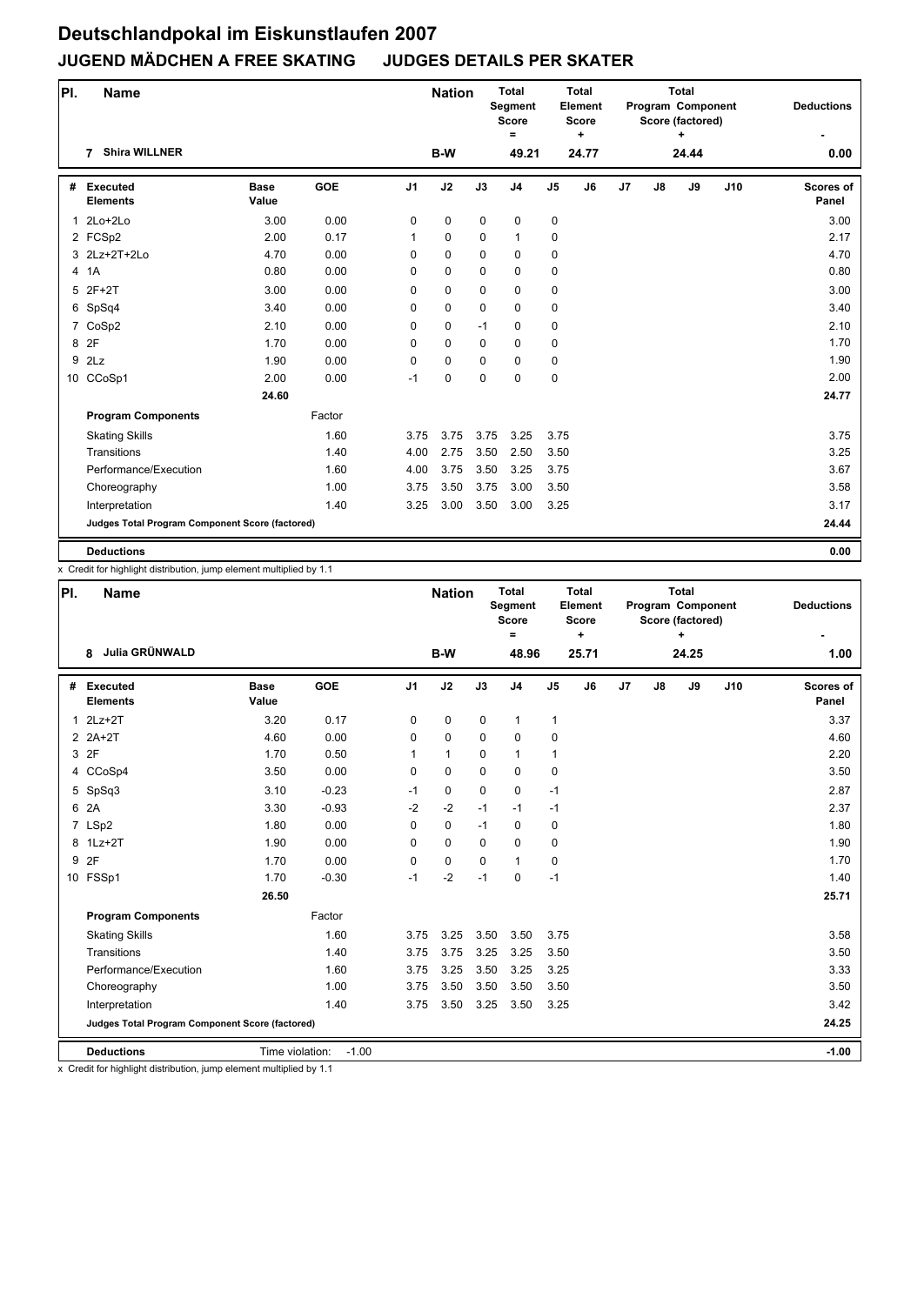| PI.             | <b>Name</b>                                     |                      |                   |                | <b>Nation</b> |             | <b>Total</b><br>Segment<br><b>Score</b><br>$=$ |                | <b>Total</b><br>Element<br><b>Score</b><br>٠ |    |               | <b>Total</b><br>Program Component<br>Score (factored)<br>÷ |     | <b>Deductions</b>         |
|-----------------|-------------------------------------------------|----------------------|-------------------|----------------|---------------|-------------|------------------------------------------------|----------------|----------------------------------------------|----|---------------|------------------------------------------------------------|-----|---------------------------|
|                 | <b>Christina KELASIDOU</b><br>9                 |                      |                   |                | B-W           |             | 47.91                                          |                | 22.27                                        |    |               | 26.14                                                      |     | 0.50                      |
| #               | <b>Executed</b><br><b>Elements</b>              | <b>Base</b><br>Value | <b>GOE</b>        | J <sub>1</sub> | J2            | J3          | J <sub>4</sub>                                 | J <sub>5</sub> | J6                                           | J7 | $\mathsf{J}8$ | J9                                                         | J10 | <b>Scores of</b><br>Panel |
|                 | 1 2A+2T+2Lo                                     | 6.10                 | 0.00              | 0              | 0             | $\mathbf 0$ | $\mathbf 0$                                    | 0              |                                              |    |               |                                                            |     | 6.10                      |
|                 | $2$ $2$ Lz+ $2$ Lo                              | 3.40                 | $-0.20$           | 0              | 0             | $-1$        | $-1$                                           | $-1$           |                                              |    |               |                                                            |     | 3.20                      |
|                 | 3 FCoSp1                                        | 1.70                 | $-0.10$           | $-1$           | $\mathbf{1}$  | $-1$        | 0                                              | 0              |                                              |    |               |                                                            |     | 1.60                      |
|                 | 4 2F                                            | 1.70                 | 0.00              | 0              | 0             | $\Omega$    | $\mathbf 0$                                    | 0              |                                              |    |               |                                                            |     | 1.70                      |
|                 | 5 CCoSp3                                        | 3.00                 | 0.00              | 0              | 0             | 0           | $\mathbf 0$                                    | 0              |                                              |    |               |                                                            |     | 3.00                      |
| $\overline{7}$  | SpSq1                                           | 1.80                 | 0.00              | 0              | 0             | $\Omega$    | $\mathbf 0$                                    | 0              |                                              |    |               |                                                            |     | 1.80                      |
| 8               | 2A                                              | 3.30                 | $-2.10$           | $-3$           | $-3$          | $-3$        | $-3$                                           | $-3$           |                                              |    |               |                                                            |     | 1.20                      |
| 9               | 2F                                              | 1.70                 | 0.00              | $\Omega$       | $\Omega$      | $\Omega$    | $\Omega$                                       | 0              |                                              |    |               |                                                            |     | 1.70                      |
| 10 <sup>1</sup> | 1Lz                                             | 0.60                 | $-0.03$           | $-1$           | 0             | $-1$        | $\mathbf 0$                                    | 0              |                                              |    |               |                                                            |     | 0.57                      |
|                 | 11 FSSp1                                        | 1.70                 | $-0.30$           | $-1$           | $-1$          | $-1$        | $-1$                                           | $-1$           |                                              |    |               |                                                            |     | 1.40                      |
|                 |                                                 | 25.00                |                   |                |               |             |                                                |                |                                              |    |               |                                                            |     | 22.27                     |
|                 | <b>Program Components</b>                       |                      | Factor            |                |               |             |                                                |                |                                              |    |               |                                                            |     |                           |
|                 | <b>Skating Skills</b>                           |                      | 1.60              | 3.75           | 3.75          | 4.25        | 4.25                                           | 3.75           |                                              |    |               |                                                            |     | 3.92                      |
|                 | Transitions                                     |                      | 1.40              | 3.50           | 2.75          | 3.75        | 3.00                                           | 3.50           |                                              |    |               |                                                            |     | 3.33                      |
|                 | Performance/Execution                           |                      | 1.60              | 3.75           | 4.00          | 4.00        | 4.00                                           | 4.00           |                                              |    |               |                                                            |     | 4.00                      |
|                 | Choreography                                    |                      | 1.00              | 3.75           | 3.25          | 3.75        | 3.75                                           | 3.50           |                                              |    |               |                                                            |     | 3.67                      |
|                 | Interpretation                                  |                      | 1.40              | 3.50           | 3.50          | 3.75        | 3.75                                           | 3.75           |                                              |    |               |                                                            |     | 3.67                      |
|                 | Judges Total Program Component Score (factored) |                      |                   |                |               |             |                                                |                |                                              |    |               |                                                            |     | 26.14                     |
|                 | <b>Deductions</b>                               |                      | $-0.50$<br>Falls: |                |               |             |                                                |                |                                              |    |               |                                                            |     | $-0.50$                   |

x Credit for highlight distribution, jump element multiplied by 1.1

| PI.            | <b>Name</b>                                     |                      |                   |                | <b>Nation</b> |             | <b>Total</b><br><b>Segment</b><br><b>Score</b><br>$\equiv$ |                | <b>Total</b><br>Element<br><b>Score</b><br>÷ |                |    | <b>Total</b><br>Program Component<br>Score (factored)<br>$\ddot{}$ |     | <b>Deductions</b>         |
|----------------|-------------------------------------------------|----------------------|-------------------|----------------|---------------|-------------|------------------------------------------------------------|----------------|----------------------------------------------|----------------|----|--------------------------------------------------------------------|-----|---------------------------|
|                | <b>Janine MONKA</b><br>10                       |                      |                   |                | <b>BER</b>    |             | 47.82                                                      |                | 25.50                                        |                |    | 22.82                                                              |     | 0.50                      |
| #              | <b>Executed</b><br><b>Elements</b>              | <b>Base</b><br>Value | <b>GOE</b>        | J <sub>1</sub> | J2            | J3          | J <sub>4</sub>                                             | J <sub>5</sub> | J6                                           | J <sub>7</sub> | J8 | J9                                                                 | J10 | <b>Scores of</b><br>Panel |
| $\mathbf 1$    | $2A+2T$                                         | 4.60                 | 0.67              | 0              | $\mathbf{1}$  | $\mathbf 0$ | $\mathbf{1}$                                               | 1              |                                              |                |    |                                                                    |     | 5.27                      |
|                | 2 2Lz+2T+2Lo                                    | 4.70                 | $-0.30$           | $-1$           | $-2$          | $-1$        | $-1$                                                       | $-1$           |                                              |                |    |                                                                    |     | 4.40                      |
|                | 3 CoSp3                                         | 2.50                 | 0.33              | $\Omega$       | $\mathbf{1}$  | $\Omega$    | $\mathbf{1}$                                               | 1              |                                              |                |    |                                                                    |     | 2.83                      |
|                | 4 SpSq4                                         | 3.40                 | 0.00              | $-1$           | $\mathbf 0$   | $\Omega$    | $\mathbf 0$                                                | 0              |                                              |                |    |                                                                    |     | 3.40                      |
| 5              | 2A                                              | 3.30                 | $-0.70$           | $-1$           | $-1$          | $-1$        | $-1$                                                       | $-1$           |                                              |                |    |                                                                    |     | 2.60                      |
|                | 6 CCoSp4                                        | 3.50                 | 0.00              | $\Omega$       | $\mathbf 0$   | $\Omega$    | $\mathbf{1}$                                               | 0              |                                              |                |    |                                                                    |     | 3.50                      |
| $\overline{7}$ | $2F+2T<$                                        | 2.10                 | $-1.00$           | $-2$           | $-3$          | $-3$        | $-3$                                                       | $-3$           |                                              |                |    |                                                                    |     | 1.10                      |
|                | 8 2Lz                                           | 1.90                 | 0.00              | 0              | 0             | $\mathbf 0$ | $\mathbf 0$                                                | 0              |                                              |                |    |                                                                    |     | 1.90                      |
| 9              | FCSp                                            | 0.00                 | 0.00              |                |               |             |                                                            |                |                                              |                |    |                                                                    |     | 0.00                      |
|                | 10 1Lo                                          | 0.50                 | 0.00              | $\Omega$       | $\Omega$      | $\Omega$    | $\Omega$                                                   | 0              |                                              |                |    |                                                                    |     | 0.50                      |
|                |                                                 | 26.50                |                   |                |               |             |                                                            |                |                                              |                |    |                                                                    |     | 25.50                     |
|                | <b>Program Components</b>                       |                      | Factor            |                |               |             |                                                            |                |                                              |                |    |                                                                    |     |                           |
|                | <b>Skating Skills</b>                           |                      | 1.60              | 3.25           | 3.75          | 3.75        | 3.50                                                       | 3.50           |                                              |                |    |                                                                    |     | 3.58                      |
|                | Transitions                                     |                      | 1.40              | 3.00           | 3.25          | 3.25        | 2.25                                                       | 3.00           |                                              |                |    |                                                                    |     | 3.08                      |
|                | Performance/Execution                           |                      | 1.60              | 3.25           | 3.75          | 3.50        | 3.00                                                       | 3.25           |                                              |                |    |                                                                    |     | 3.33                      |
|                | Choreography                                    |                      | 1.00              | 3.00           | 3.25          | 3.50        | 3.25                                                       | 3.25           |                                              |                |    |                                                                    |     | 3.25                      |
|                | Interpretation                                  |                      | 1.40              | 2.75           | 3.00          | 3.25        | 2.25                                                       | 3.50           |                                              |                |    |                                                                    |     | 3.00                      |
|                | Judges Total Program Component Score (factored) |                      |                   |                |               |             |                                                            |                |                                              |                |    |                                                                    |     | 22.82                     |
|                | <b>Deductions</b>                               |                      | $-0.50$<br>Falls: |                |               |             |                                                            |                |                                              |                |    |                                                                    |     | $-0.50$                   |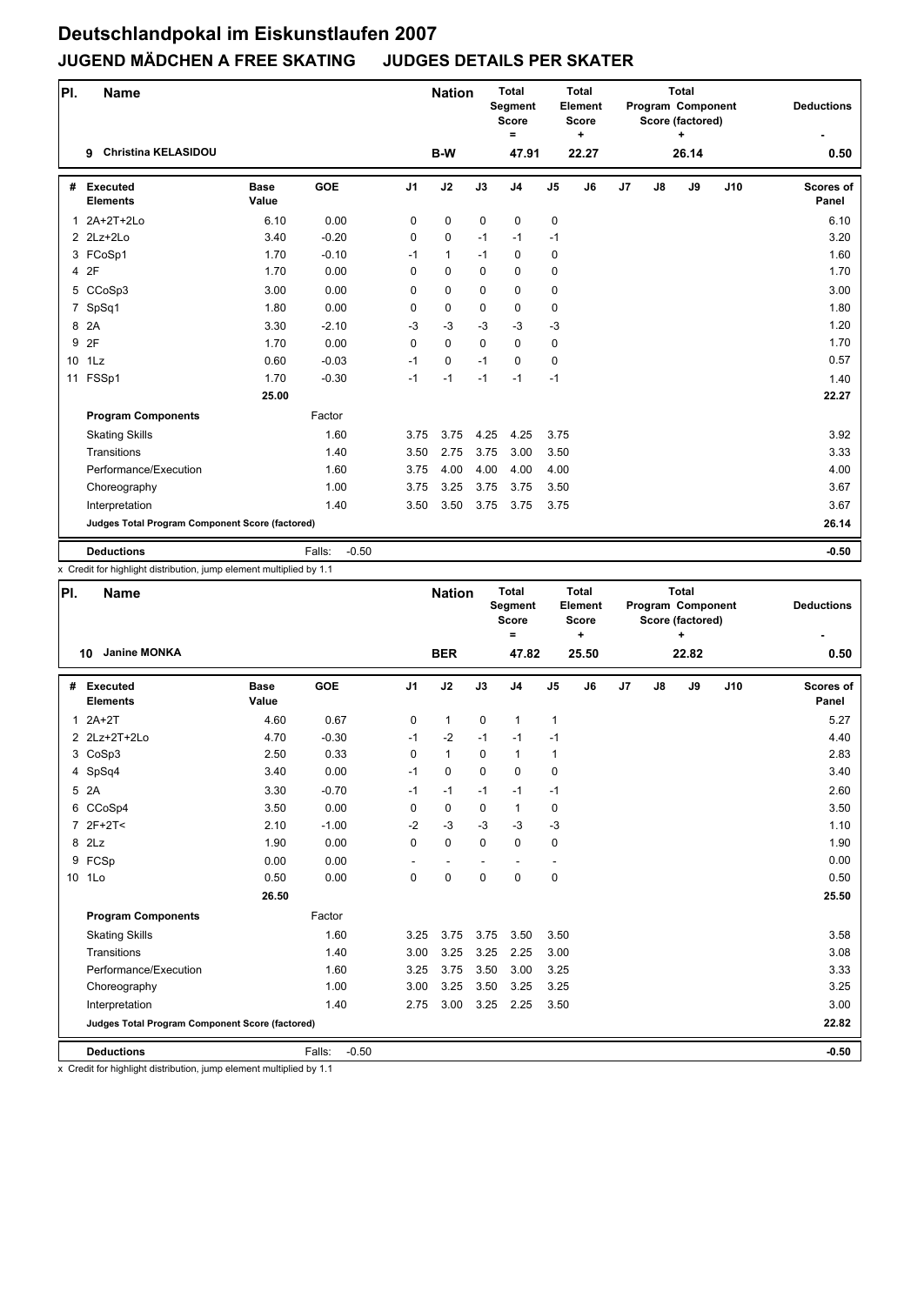| PI.            | <b>Name</b>                                     |                      |                   |                | <b>Nation</b> |             | <b>Total</b><br>Segment<br><b>Score</b><br>$\equiv$ |                | <b>Total</b><br>Element<br>Score<br>٠ |    |               | <b>Total</b><br>Program Component<br>Score (factored)<br>÷ |     | <b>Deductions</b>         |
|----------------|-------------------------------------------------|----------------------|-------------------|----------------|---------------|-------------|-----------------------------------------------------|----------------|---------------------------------------|----|---------------|------------------------------------------------------------|-----|---------------------------|
|                | Daria POPOWA<br>11                              |                      |                   |                | <b>BER</b>    |             | 42.42                                               |                | 19.64                                 |    |               | 24.28                                                      |     | 1.50                      |
| #              | <b>Executed</b><br><b>Elements</b>              | <b>Base</b><br>Value | <b>GOE</b>        | J <sub>1</sub> | J2            | J3          | J <sub>4</sub>                                      | J <sub>5</sub> | J6                                    | J7 | $\mathsf{J}8$ | J9                                                         | J10 | <b>Scores of</b><br>Panel |
| $\mathbf{1}$   | 3T<                                             | 1.30                 | $-1.00$           | $-3$           | $-3$          | $-3$        | $-3$                                                | $-3$           |                                       |    |               |                                                            |     | 0.30                      |
|                | 2 FCSp1                                         | 1.70                 | 0.00              | $\mathbf 0$    | 0             | $\mathbf 0$ | 0                                                   | 0              |                                       |    |               |                                                            |     | 1.70                      |
|                | 3 2A+2T+SEQ                                     | 3.68                 | $-1.87$           | $-2$           | $-3$          | $-3$        | $-3$                                                | $-2$           |                                       |    |               |                                                            |     | 1.81                      |
|                | 4 USp1                                          | 1.20                 | 0.00              | $\Omega$       | $\Omega$      | $\Omega$    | 0                                                   | 0              |                                       |    |               |                                                            |     | 1.20                      |
|                | 5 CiSt1                                         | 1.80                 | 0.00              | 0              | 0             | $\Omega$    | $\mathbf 0$                                         | 0              |                                       |    |               |                                                            |     | 1.80                      |
| 6              | 2A                                              | 3.30                 | 0.33              | 0              | $\mathbf{1}$  | 0           | $\mathbf{1}$                                        | 0              |                                       |    |               |                                                            |     | 3.63                      |
| $\overline{7}$ | 3Lo<                                            | 1.50                 | $-1.00$           | -3             | $-3$          | $-3$        | $-3$                                                | $-3$           |                                       |    |               |                                                            |     | 0.50                      |
|                | 8 2Lz+2T                                        | 3.20                 | 0.00              | $\Omega$       | $\Omega$      | $\Omega$    | $\mathbf 0$                                         | 0              |                                       |    |               |                                                            |     | 3.20                      |
|                | 9 2F+2T                                         | 3.00                 | 0.00              | 0              | 0             | $\Omega$    | $\Omega$                                            | 0              |                                       |    |               |                                                            |     | 3.00                      |
|                | 10 CCoSp2                                       | 2.50                 | 0.00              | 0              | $\mathbf 0$   | $\Omega$    | $\mathbf 0$                                         | 0              |                                       |    |               |                                                            |     | 2.50                      |
|                |                                                 | 23.18                |                   |                |               |             |                                                     |                |                                       |    |               |                                                            |     | 19.64                     |
|                | <b>Program Components</b>                       |                      | Factor            |                |               |             |                                                     |                |                                       |    |               |                                                            |     |                           |
|                | <b>Skating Skills</b>                           |                      | 1.60              | 3.75           | 3.50          | 3.75        | 3.50                                                | 4.00           |                                       |    |               |                                                            |     | 3.67                      |
|                | Transitions                                     |                      | 1.40              | 3.50           | 2.75          | 3.50        | 2.00                                                | 3.50           |                                       |    |               |                                                            |     | 3.25                      |
|                | Performance/Execution                           |                      | 1.60              | 3.75           | 3.50          | 3.50        | 3.25                                                | 3.75           |                                       |    |               |                                                            |     | 3.58                      |
|                | Choreography                                    |                      | 1.00              | 3.75           | 3.25          | 3.75        | 3.25                                                | 4.00           |                                       |    |               |                                                            |     | 3.58                      |
|                | Interpretation                                  |                      | 1.40              | 3.50           | 3.00          | 3.25        | 2.50                                                | 3.75           |                                       |    |               |                                                            |     | 3.25                      |
|                | Judges Total Program Component Score (factored) |                      |                   |                |               |             |                                                     |                |                                       |    |               |                                                            |     | 24.28                     |
|                | <b>Deductions</b>                               |                      | $-1.50$<br>Falls: |                |               |             |                                                     |                |                                       |    |               |                                                            |     | $-1.50$                   |

x Credit for highlight distribution, jump element multiplied by 1.1

| PI. | <b>Name</b>                                     |                      |            |                | <b>Nation</b> |             | <b>Total</b><br>Segment<br><b>Score</b><br>$=$ |                | <b>Total</b><br>Element<br>Score<br>÷ |    |    | <b>Total</b><br>Program Component<br>Score (factored)<br>÷ |     | <b>Deductions</b>         |
|-----|-------------------------------------------------|----------------------|------------|----------------|---------------|-------------|------------------------------------------------|----------------|---------------------------------------|----|----|------------------------------------------------------------|-----|---------------------------|
|     | <b>Katharina KIEL</b><br>$12 \,$                |                      |            |                | <b>HES</b>    |             | 41.48                                          |                | 20.80                                 |    |    | 20.68                                                      |     | 0.00                      |
| #   | Executed<br><b>Elements</b>                     | <b>Base</b><br>Value | <b>GOE</b> | J <sub>1</sub> | J2            | J3          | J <sub>4</sub>                                 | J <sub>5</sub> | J <sub>6</sub>                        | J7 | J8 | J9                                                         | J10 | <b>Scores of</b><br>Panel |
| 1   | $2F+2Lo$                                        | 3.20                 | $-0.20$    | 0              | 0             | $-1$        | $-1$                                           | $-1$           |                                       |    |    |                                                            |     | 3.00                      |
|     | 2 LSp1                                          | 1.50                 | 0.00       | $-1$           | $\Omega$      | $\Omega$    | $\Omega$                                       | 0              |                                       |    |    |                                                            |     | 1.50                      |
|     | 3 2Lz+1T                                        | 2.30                 | $-0.30$    | $-1$           | $-1$          | $-1$        | $\mathbf 0$                                    | $-1$           |                                       |    |    |                                                            |     | 2.00                      |
|     | 4 2A                                            | 3.30                 | $-0.70$    | $-1$           | $-1$          | $-1$        | $-1$                                           | 0              |                                       |    |    |                                                            |     | 2.60                      |
|     | 5 CCoSp2                                        | 2.50                 | 0.00       | $\Omega$       | 0             | $\mathbf 0$ | $\mathbf 0$                                    | 0              |                                       |    |    |                                                            |     | 2.50                      |
|     | 6 2F+2T                                         | 3.00                 | $-0.30$    | 0              | $-1$          | $-1$        | $-1$                                           | $-1$           |                                       |    |    |                                                            |     | 2.70                      |
|     | 72Lz                                            | 1.90                 | $-0.10$    | 0              | $-1$          | $-1$        | $\mathbf 0$                                    | 0              |                                       |    |    |                                                            |     | 1.80                      |
|     | 8 2Lo                                           | 1.50                 | 0.00       | $\Omega$       | 0             | $\mathbf 0$ | $\mathbf 0$                                    | 0              |                                       |    |    |                                                            |     | 1.50                      |
| 9   | CiSt1                                           | 1.80                 | 0.00       | $\mathbf{1}$   | 0             | $\Omega$    | $\mathbf 0$                                    | 0              |                                       |    |    |                                                            |     | 1.80                      |
|     | 10 FSSp1                                        | 1.70                 | $-0.30$    | $-1$           | $-1$          | $-1$        | $-1$                                           | $-1$           |                                       |    |    |                                                            |     | 1.40                      |
|     |                                                 | 22.70                |            |                |               |             |                                                |                |                                       |    |    |                                                            |     | 20.80                     |
|     | <b>Program Components</b>                       |                      | Factor     |                |               |             |                                                |                |                                       |    |    |                                                            |     |                           |
|     | <b>Skating Skills</b>                           |                      | 1.60       | 3.00           | 2.75          | 2.50        | 2.50                                           | 3.50           |                                       |    |    |                                                            |     | 2.75                      |
|     | Transitions                                     |                      | 1.40       | 2.75           | 3.25          | 2.50        | 1.75                                           | 3.25           |                                       |    |    |                                                            |     | 2.83                      |
|     | Performance/Execution                           |                      | 1.60       | 3.50           | 2.50          | 2.75        | 3.00                                           | 3.25           |                                       |    |    |                                                            |     | 3.00                      |
|     | Choreography                                    |                      | 1.00       | 3.25           | 3.75          | 2.50        | 2.50                                           | 3.50           |                                       |    |    |                                                            |     | 3.08                      |
|     | Interpretation                                  |                      | 1.40       | 3.50           | 3.50          | 2.25        | 2.75                                           | 3.25           |                                       |    |    |                                                            |     | 3.17                      |
|     | Judges Total Program Component Score (factored) |                      |            |                |               |             |                                                |                |                                       |    |    |                                                            |     | 20.68                     |
|     | <b>Deductions</b>                               |                      |            |                |               |             |                                                |                |                                       |    |    |                                                            |     | 0.00                      |